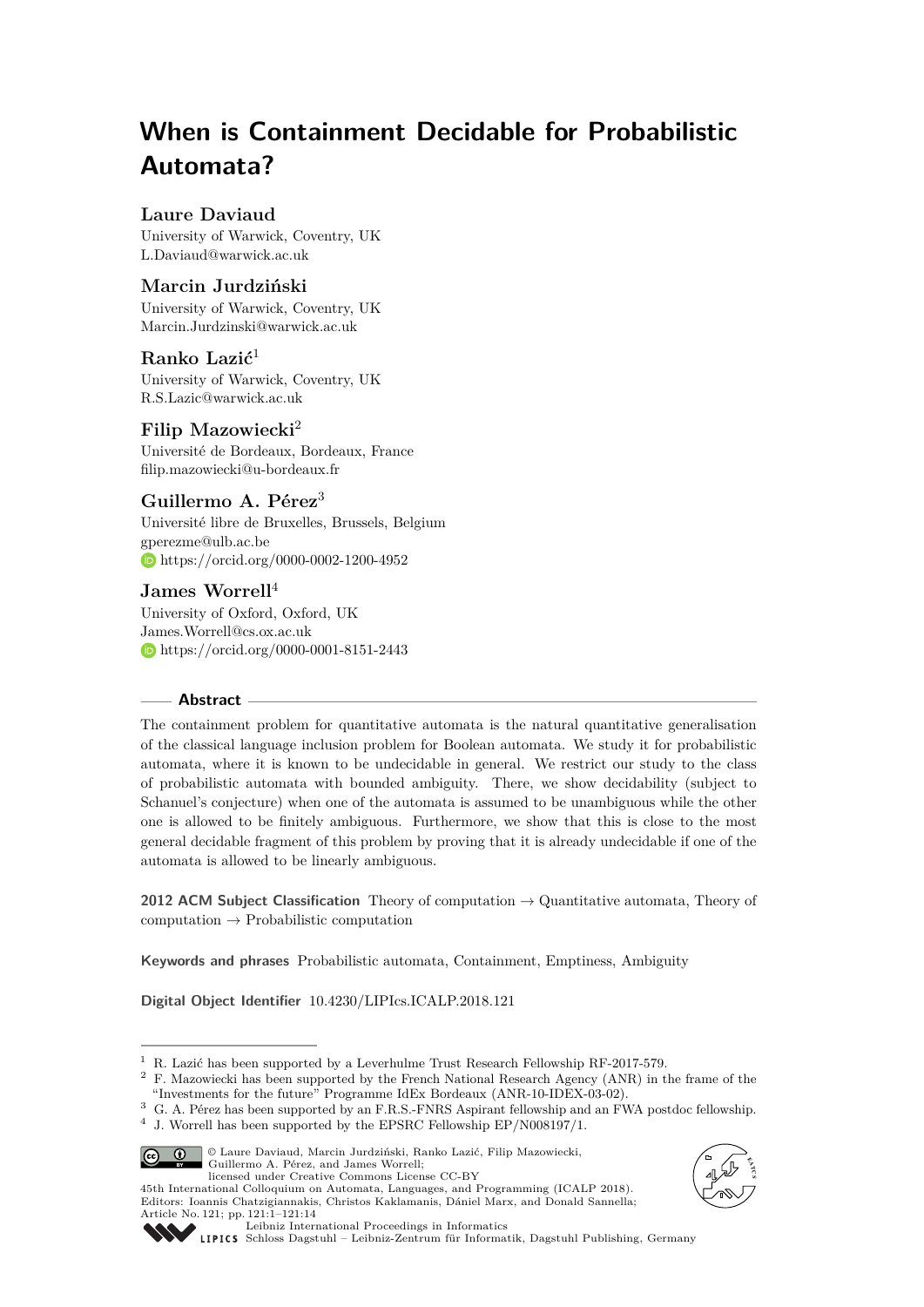#### **121:2 Containment for Probabilistic Automata**

**Related Version** A full version of the paper is available at [https://arxiv.org/abs/1804.](https://arxiv.org/abs/1804.09077) [09077](https://arxiv.org/abs/1804.09077).

**Funding** L. Daviaud, M. Jurdziński, and R. Lazić have been supported by the EPSRC grant EP/P020992/1.

**Acknowledgements** We thank Shaull Almagor for some helpful remarks.

# **1 Introduction**

Probabilistic automata (PA) are a quantitative extension of classical Boolean automata that were first introduced by Rabin [\[20\]](#page-13-1). Non-deterministic choices are replaced by probabilities: each transition carries a rational number which gives its probability to be chosen amongst all the other transitions going out of the same state and labelled by the same letter. Then, instead of simply accepting or rejecting a word, such an automaton measures the probability of it being accepted.

PA can be seen as (blind) partially observable Markov decision processes [\[19\]](#page-13-2). The latter have numerous applications in the field of artificial intelligence [\[22,](#page-13-3) [11\]](#page-12-0). Further applications for PA include, amongst others, verification of probabilistic systems [\[23,](#page-13-4) [14,](#page-12-1) [5\]](#page-12-2), reasoning about inexact hardware [\[18\]](#page-13-5), quantum complexity theory [\[25\]](#page-13-6), uncertainty in runtime modelling [\[9\]](#page-12-3), as well as text and speech processing [\[17\]](#page-13-7). PA are very expressive, as witnessed by the mentioned applications, most natural verification-related decision problems for them are consequently undecidable. However, equivalence and minimisation do admit efficient algorithms [\[13\]](#page-12-4).

Due to the aforementioned negative results, many sub-classes of probabilistic automata have been studied. These include hierarchical [\[7\]](#page-12-5) and leaktight [\[2\]](#page-12-6) automata; and more recently, bounded-ambiguity automata [\[8\]](#page-12-7) (see [\[6\]](#page-12-8) for a survey).

In this paper, we continue the study of the class of PA with bounded ambiguity. We focus on the containment problem: *given two automata* A *and* B*, determine whether for all words w, the probability of it being accepted by* A *is at most the probability of it being accepted by* B*.* The problem is known to be undecidable even for the subclass of automata with polynomial ambiguity, more specifically, already for automata with quadratic ambiguity [\[8\]](#page-12-7).

**Contributions.** In this paper, we refine the undecidability result by extending it to the class of linearly ambiguous automata.

<span id="page-1-0"></span>► **Theorem 1.** *The containment problem is undecidable for the class of linearly ambiguous probabilistic automata.*

The proof we provide gives in fact two stronger results. Firstly, the containment problem for linearly ambiguous PA is already undecidable if one of the two input automata is unambiguous. Secondly, and perhaps more importantly, the better-known emptiness problem (*given a probabilistic automaton, does there exist a word accepted with probability at least* 1*/*2*?*) is also undecidable for the class of linearly ambiguous PA. This strictly refines the previous best known result [\[8\]](#page-12-7).

This negative result motivates us to turn our attention to the class of finitely ambiguous PA. For this class, we prove that the containment problem is decidable, provided that one of the two input automata is unambiguous (and conditional on Schanuel's conjecture).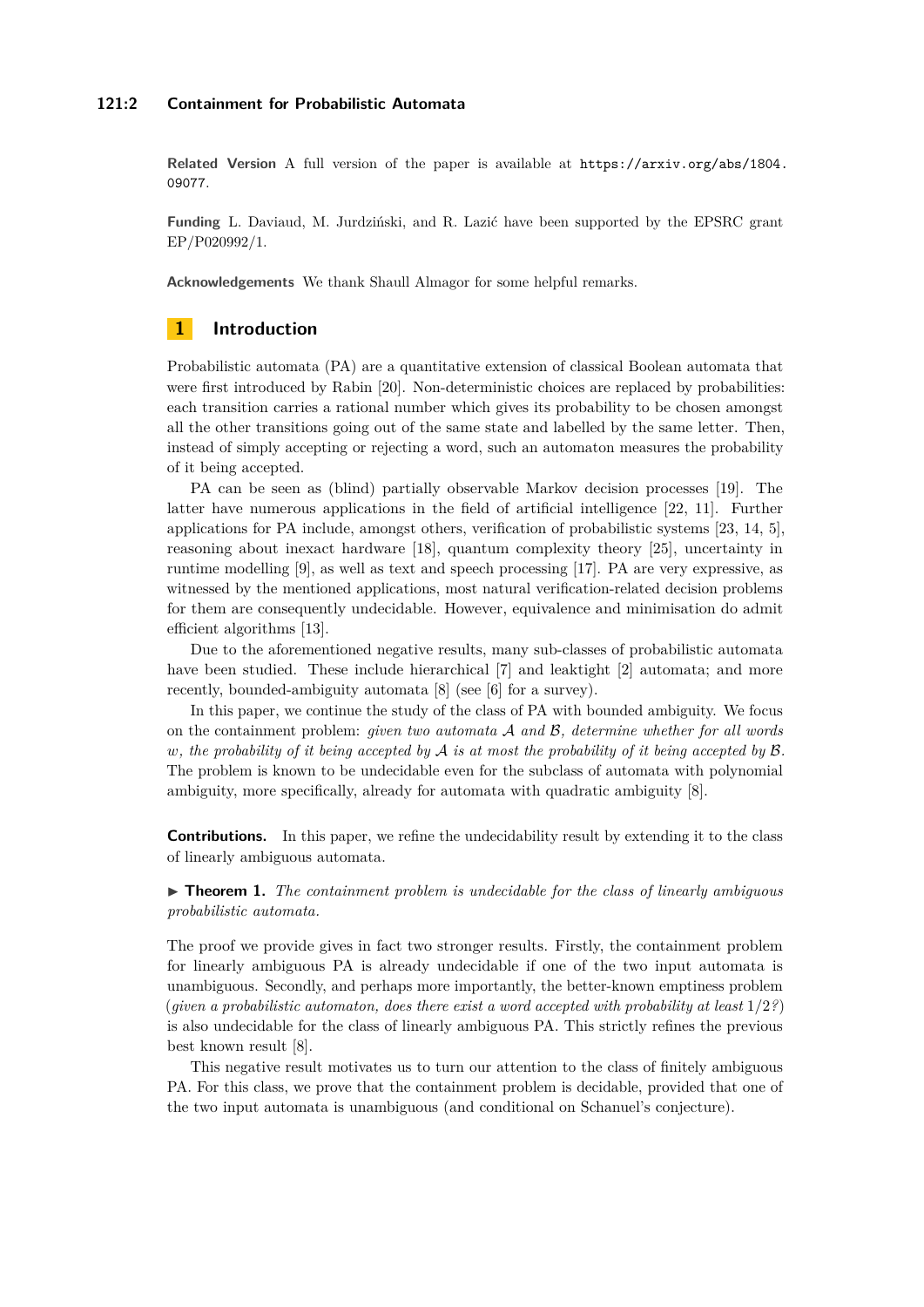<span id="page-2-1"></span>▶ **Theorem 2.** *If Schanuel's conjecture holds then the containment problem is decidable for the class of finitely ambiguous probabilistic automata, provided that at least one of the input automata is unambiguous.*

The intermediate problem, i.e., when both input PA are finitely ambiguous, remains open.

**Organisation of the paper.** In Section [2,](#page-2-0) we give the formal definition of probabilistic automata, the notion of ambiguity, and the problems under consideration. We also recall classical results that will be useful in the paper. In Section [3,](#page-4-0) we explain how to translate the containment problem into a problem about the existence of integral exponents for certain exponential inequalities. Using this formalism, we prove that the containment problem for  $A$ and  $\beta$ , as stated above, is decidable if  $\mathcal A$  is finitely ambiguous and  $\beta$  is unambiguous. In Section [4,](#page-5-0) we tackle the more challenging direction and prove that the containment problem is also decidable if  $\mathcal A$  is unambiguous and  $\mathcal B$  is finitely ambiguous. Finally, in Section [5,](#page-9-0) we prove that the containment problem is undecidable provided that one of the automata is linearly ambiguous.

# <span id="page-2-0"></span>**2 Preliminaries**

In this section, we define probabilistic automata and recall some classical results.

**Notation.** We use boldface lower-case letters, e.g.,  $a, b, \ldots$ , to denote vectors and uppercase letters, e.g.,  $M, N, \ldots$ , for matrices. For a vector  $a$ , we write  $a_i$  for its *i*-th component, and  $a^{\top}$  for its transpose.

### **2.1 Probabilistic automata and ambiguity**

For a finite set *S*, we say that a function  $f : S \to \mathbb{Q}_{\geq 0}$  is a *distribution over S* if  $\sum_{s \in S} f(s) \leq$ 1. We write  $\mathcal{D}(S)$  for the set of all distributions over *S*. We also say that a vector  $d = (d_1, d_2, \ldots, d_n) \in \mathbb{Q}_{\geq 0}^n$  of non-negative rationals is a distribution if  $\sum_{i=1}^n d_i \leq 1$ .

- A *probabilistic automaton (PA)* A is a tuple  $(\Sigma, Q, \delta, \iota, F)$ , where:
- $\sum$  is the finite alphabet.
- $Q$  is the finite set of states,
- $\delta$  :  $Q \times \Sigma \rightarrow \mathcal{D}(Q)$  is the (probabilistic) transition function,
- $\blacksquare \iota \in \mathcal{D}(Q)$  is the initial distribution, and
- $F \subseteq Q$  is the set of final states.

We write  $\delta(q, a, p)$  instead of  $\delta(q, a)(p)$  for the *probability of moving from q to p reading a*. Consider the word  $w = a_1 \dots a_n \in \Sigma^*$ . A *run*  $\rho$  *of*  $\mathcal A$  *over*  $w = a_1 \dots a_n$  is a sequence of transitions  $(q_0, a_1, q_1), (q_1, a_2, q_2), \ldots, (q_{n-1}, a_n, q_n)$  where  $\delta(q_{i-1}, a_i, q_i) > 0$  for all  $1 \leq i \leq n$ . It is an *accepting run* if  $\iota(q_0) > 0$  and  $q_n \in F$ . The *probability of the run*  $\rho$  is  $Pr_A(\rho) \stackrel{\text{def}}{=}$  $\iota(q_0) \cdot \prod_{i=1}^n \delta(q_{i-1}, a_i, q_i).$ 

The automaton  $\mathcal A$  realizes a function  $\llbracket \mathcal A \rrbracket$  mapping words over the alphabet  $\Sigma$  to values in [0, 1]. Formally, for all  $w \in \Sigma^*$ , we set:  $\llbracket \mathcal{A} \rrbracket(w) \stackrel{\text{def}}{=} \sum_{\rho \in Acc_{\mathcal{A}}(w)} Pr_{\mathcal{A}}(\rho)$  where  $Acc_{\mathcal{A}}(w)$  is the set of all accepting runs of A over *w*.

**Ambiguity.** The notion of ambiguity depends only on the structure of the underlying automaton (i.e., whether a probability is null or not, but not on its actual value). An automaton A is said to be *unambiguous* (resp. *k-ambiguous*) if for all words *w*, there is at most one accepting run (resp. *k* accepting runs) over *w* in A. If an automaton is *k*-ambiguous for some *k*, then it is said to be *finitely ambiguous*. If there exists a polynomial *P*, such that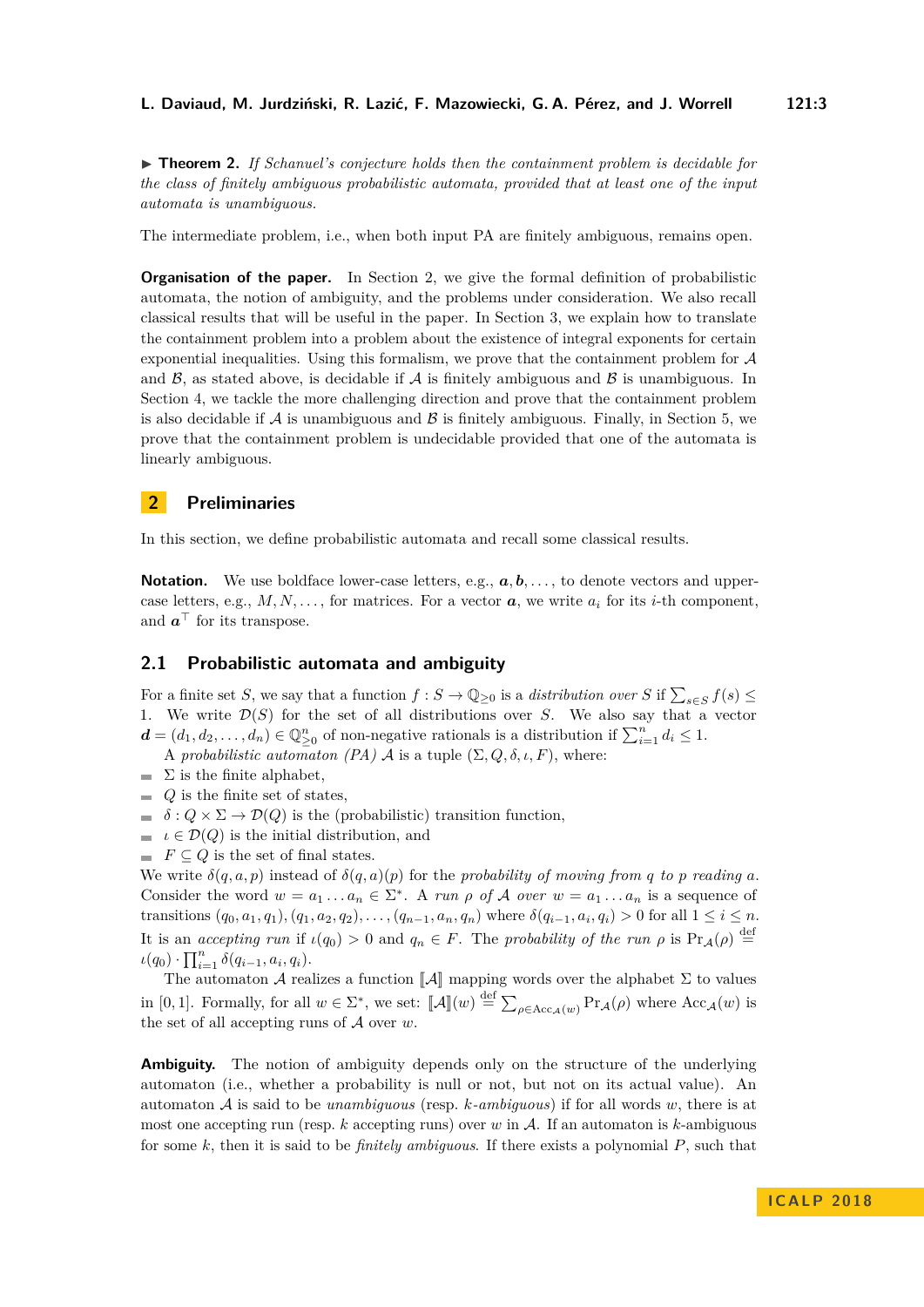#### **121:4 Containment for Probabilistic Automata**

<span id="page-3-0"></span>

**Figure 1** Two PA over the alphabet  $\Sigma = \{a, b\}$  are depicted. On the left hand side, automaton A induces the function  $a^n b \Sigma^* \mapsto \frac{1}{2^n}$  and  $a^* \mapsto 0$ . On the right hand side, the automaton  $\overline{A}$  induces the function  $a^n b \Sigma^* \mapsto 1 - \frac{1}{2^n}$  and  $a^* \mapsto 1$ . Observe that A is unambiguous and  $\overline{A}$  is linearly ambiguous.

for every word *w*, the number of accepting runs of A on *w* is bounded by  $P(|w|)$  (where  $|w|$ is the length of *w*), then A is said to be *polynomially ambiguous*, and *linearly ambiguous* whenever the degree of *P* is at most 1.

It is well-known that if an automaton is not finitely ambiguous then it is at least linearly ambiguous (see, for example, the criterion in [\[24,](#page-13-8) Section 3]). The same paper shows that if an automaton is finitely ambiguous then it is *k*-ambiguous for *k* bounded exponentially in the number of states of that automaton.

We give two examples of PA and discuss their ambiguity in Figure [1.](#page-3-0) As usual, they are depicted as graphs. The initial distribution is denoted by ingoing arrows associated with their probability (when there is no such arrow, the initial probability is 0) and the final states are denoted by outgoing arrows.

### **2.2 Decision problems**

In this work, we are interested in comparing the functions computed by PA. We write  $[\![A]\!] \leq [\![\mathcal{B}]\!]$  if "A is contained in  $\mathcal{B}$ ", that is if  $[\![A]\!](w) \leq [\![\mathcal{B}]\!](w)$  for all  $w \in \Sigma^*$ ; and we write  $\llbracket A \rrbracket < \frac{1}{2}$  if  $\llbracket A \rrbracket(w) < \frac{1}{2}$  for all  $w \in \Sigma^*$ . We are interested in the following decision problems for PA.

- *Containment problem:* Given probabilistic automata A and B, does  $\llbracket A \rrbracket \leq \llbracket \mathcal{B} \rrbracket$  hold?
- *Emptiness problem:* Given a probabilistic automaton  $\mathcal{A}$ , does  $\llbracket \mathcal{A} \rrbracket < \frac{1}{2}$  hold?

We will argue that the containment and emptiness problems are both undecidable when considered for the class of linearly ambiguous automata (Section [5\)](#page-9-0). The emptiness problem is known to be decidable for the class of finitely ambiguous automata [\[8\]](#page-12-7). We tackle here the more difficult containment problem (Sections [3](#page-4-0) and [4\)](#page-5-0).

# **2.3 Classical results**

**Weighted-sum automaton.** For PA  $A_1, A_2, \ldots, A_n$  over the same alphabet, and for a discrete distribution  $\mathbf{d} = (d_1, d_2, \ldots, d_n)$ , the *weighted sum* (of  $A_1, A_2, \ldots, A_n$  with weights *d*) is defined to be the disjoint union of the *n* automata with the initial distribution  $\iota(q) \stackrel{\text{def}}{=} d_i \cdot \iota_i(q)$ if *q* is a state of  $A_i$ , where  $\iota_i$  is the initial distribution of  $A_i$ . Note that if  $B$  is the weighted sum of  $A_1, A_2, \ldots, A_n$  with weights *d* then it is also a probabilistic automaton and  $[\![\mathcal{B}]\!] = \sum_{i=1}^n d_i \cdot [\![\mathcal{A}_i]\!]$ .

**Complement automaton.** For a PA  $\mathcal{A}$ , we define its *complement automaton*  $\overline{\mathcal{A}}$  in the following way. First, define the PA  $\mathcal{A}'$  by modifying  $\mathcal{A}$  as follows:

- add a new sink state  $q_{\perp}$ ;
- obtain the transition function  $\delta'$  from  $\delta$  by adding transitions:
	- $\delta'(q_\perp, a, q_\perp) = 1$  for all  $a \in \Sigma$ ,
	- $\delta'(q, a, q_{\perp}) = 1 \sum_{r \in Q} \delta(q, a, r)$  for all  $(q, a) \in Q \times \Sigma$ ;
- obtain the initial distribution *ι*' from *ι* by adding  $\iota'(q_{\perp}) = 1 \sum_{q \in Q} \iota(q)$ .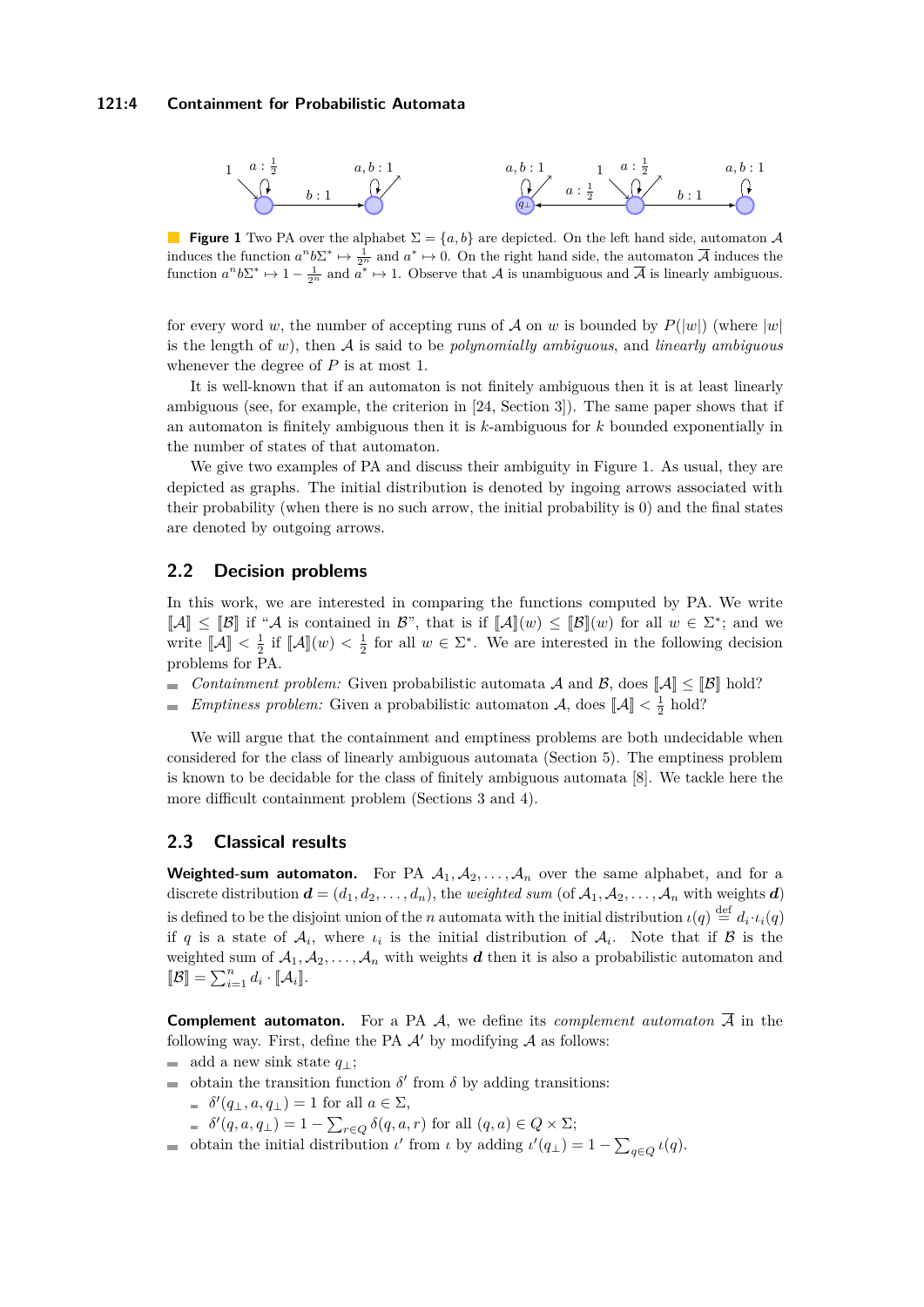Observe that  $\llbracket \mathcal{A}' \rrbracket = \llbracket \mathcal{A} \rrbracket$ , that  $\sum_{r \in Q} \delta'(q, a, r) = 1$  for all  $(q, a) \in Q \times \Sigma$ , and that  $\sum_{q \in Q} l'(q) = 1$ . We obtain  $\overline{A}$  from A' by swapping its final and non-final states. As expected, it is the case that  $\|\mathcal{A}\| = 1 - \|\mathcal{A}\|$ .

 $\triangleright$  Remark (Preserving ambiguity). The ambiguity of a weighted-sum automaton is the sum of the ambiguities of the individual automata, and the ambiguity of a complement automaton may be larger than the ambiguity of the original one (see Figure [1\)](#page-3-0).

## <span id="page-4-0"></span>**3 Decidability of the case finitely ambiguous vs. unambiguous**

Our aim is to decide whether  $\|\mathcal{A}\| \leq \|\mathcal{B}\|$ . We first give a translation of the problem into a problem about the existence of integral exponents for certain exponential inequalities.

**Notation.** In the rest of the paper, we write  $exp(x)$  to denote the exponential function  $x \mapsto e^x$ , and log(*y*) for the natural logarithm function  $y \mapsto \log_e(y)$ . For a real number *x* and a positive real number *y*, we write  $y^x$  for  $exp(x \log(y))$ .

#### **3.1 Translating the containment problem into exponential inequalities**

We are going to translate the negation of the containment problem: Given two finitely ambiguous PA A and B, does there exist a word w, such that  $\llbracket \mathcal{A} \rrbracket(w) > \llbracket \mathcal{B} \rrbracket(w)$ ? Consider two positive integers *k* and *n*, and vectors  $p \in \mathbb{Q}_{>0}^k$  and  $q_1, \ldots, q_k \in \mathbb{Q}_{>0}^n$ . We denote by  $S(\boldsymbol{p}, \boldsymbol{q}_1, \ldots, \boldsymbol{q}_k) : \mathbb{N}^n \to \mathbb{R}$  the function associating a vector  $\boldsymbol{x} \in \mathbb{N}^n$  to  $\sum_{i=1}^k p_i q_{i,1}^{x_1} \ldots q_{i,n}^{x_n}$ where  $q_{i,j}$  is the *j*-th component of vector  $q_i$ .

<span id="page-4-1"></span>I **Proposition 3.** *Given a k-ambiguous automaton* A *and an `-ambiguous automaton* B*, one* can compute a positive integer n and a finite set  $\Delta$  of tuples  $(p, q_1, \ldots, q_{k'}, r, s_1, \ldots, s_{\ell'})$  of vectors  $p \in \mathbb{Q}_{>0}^{k'}$ ,  $r \in \mathbb{Q}_{>0}^{\ell'}$ , for some  $k' \leq k$  and  $\ell' \leq \ell$ ; and  $q_i \in \mathbb{Q}_{>0}^n$ ,  $s_j \in \mathbb{Q}_{>0}^n$ , for all i *and j; such that the following two conditions are equivalent:*

*there exists*  $w \in \Sigma^*$  *such that*  $\llbracket \mathcal{A} \rrbracket(w) > \llbracket \mathcal{B} \rrbracket(w)$ ,

*there exist*  $(\boldsymbol{p}, \boldsymbol{q}_1, \dots, \boldsymbol{q}_{k'}, \boldsymbol{r}, \boldsymbol{s}_1, \dots, \boldsymbol{s}_{\ell'}) \in \Delta$  and  $\boldsymbol{x} \in \mathbb{N}^n$  such that

$$
S(\boldsymbol{p},\boldsymbol{q}_1,\ldots,\boldsymbol{q}_{k'})(\boldsymbol{x})>S(\boldsymbol{r},\boldsymbol{s}_1,\ldots,\boldsymbol{s}_{\ell'})(\boldsymbol{x}).
$$

It thus follows that to prove Theorem [2,](#page-2-1) it suffices to show decidability of the second item of Proposition [3](#page-4-1) for a given element of  $\Delta$  in the cases where either *k* or  $\ell$  are equal to 1. To prove Proposition [3,](#page-4-1) the idea is to decompose every run into a short path and simple cycles using the well-known simple-cycle decomposition (see, e.g., [\[21\]](#page-13-9)). We do this simultaneously for all runs in  $\mathcal A$  and  $\mathcal B$ . The vectors  $p$  and  $r$  then correspond to probabilities of simple paths in every run;  $q_i$  (resp.  $s_j$ ), to all simple cycles in the *i*-th run in A (resp. *j*-th run in B). Finally, x specifies how many times each simple cycle occurs in the decomposition.

**Example 4.** Consider the following instance of the problem, where  $k = n = 2$ ,  $\ell = 1$ , and *p* is a fixed rational number  $0 \leq p \leq 1$ : Do there exist  $x, y \in \mathbb{N}$  such that  $p \cdot (\frac{1}{12})^x \cdot (\frac{1}{2})^y$  +  $(1-p) \cdot (\frac{1}{3})^x \cdot (\frac{1}{18})^y < (\frac{1}{6})^x \cdot (\frac{1}{6})^y$ . This can be rewritten as

$$
p \cdot \left(\frac{1}{2}\right)^x \cdot 3^y + (1-p) \cdot 2^x \cdot \left(\frac{1}{3}\right)^y < 1
$$

or equivalently, using the exponential function, as follows

 $\exp(\log(p) - x \log(2) + y \log(3)) + \exp(\log(1-p) + x \log(2) - y \log(3)) < 1.$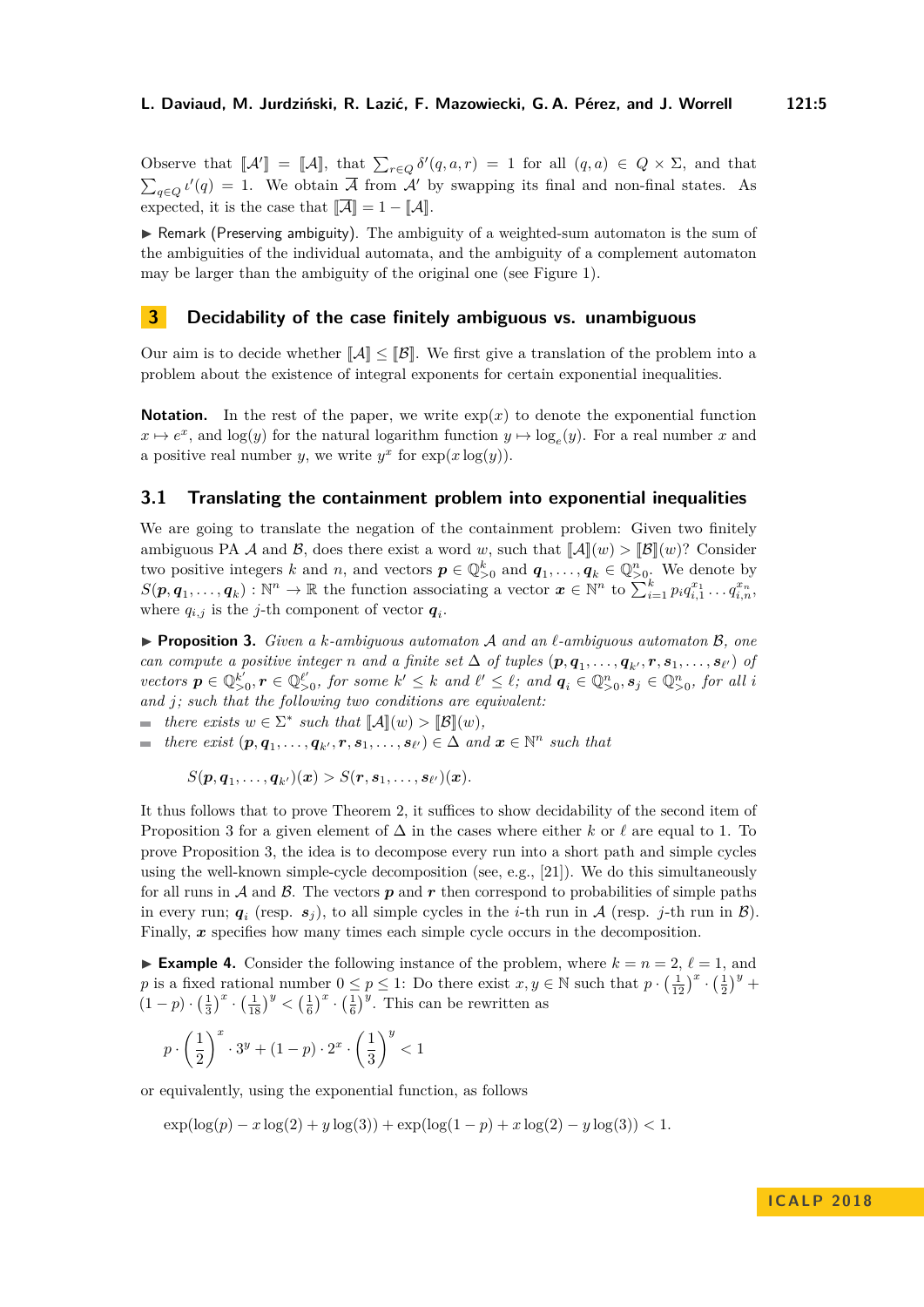<span id="page-5-1"></span>

**Figure 2** The set *V* is bounded by the plot  $e^x + e^y = 1$  and the point *b* is on that plot.

Consider the set  $V = \{(x, y) \in \mathbb{R}^2 \mid e^x + e^y < 1\}$  and denote by *b* the point  $(\log(p), \log(1-p))$ . Let  $u = (-\log(2), \log(2))$  and  $v = (\log(3), -\log(3))$  be two vectors. See Figure [2](#page-5-1) for a geometric representation. The question is now: do there exist  $x, y \in \mathbb{N}$  such that  $b + x\mathbf{u} + y\mathbf{v} \in$ *V*. We will show that the answer is yes if and only if  $p \neq \frac{1}{2}$ .

Let  $C = \{(x, -x) \mid x \in \mathbb{R}\}$ . For  $p = \frac{1}{2}$ , the affine line  $C + p$  is tangent to the blue plot and so, whatever the values of *x* and *y*,  $b + x\boldsymbol{u} + y\boldsymbol{v}$  cannot be in *V*. For  $p \neq \frac{1}{2}$ , there is a value  $\delta$  such that the whole interval strictly between *b* and  $b + (\delta, -\delta)$  is in *V*. Since log(2) and log(3) are rationally independent, the set  $D = \{x\mathbf{u} + y\mathbf{v} \mid x, y \in \mathbb{N}\}\)$  is a dense subset of *C*, so in particular, there is a point of  $D + b$  in the interval between *b* and  $b + (\delta, -\delta)$  and thus there exist  $x, y \in \mathbb{N}$  such that  $b + x\mathbf{u} + y\mathbf{v} \in V$ .

#### **3.2 Decidability**

We prove here the decidability of the containment problem when  $A$  is finitely ambiguous and  $\beta$  is unambiguous. The converse situation is tackled in Section [4.](#page-5-0)

**Proposition 5.** Determining whether  $\llbracket A \rrbracket \leq \llbracket B \rrbracket$  is decidable when A is finitely ambiguous *and* B *is unambiguous.*

**Proof.** Let A be *k*-ambiguous. Proposition [3](#page-4-1) shows that it is sufficient to decide, given an integer *n* and positive rational numbers  $p, q_j, r_i, s_{i,j}$  for  $i \in \{1, \ldots, k\}, j \in \{1, \ldots, n\}$ , whether there exists  $x_1, \ldots, x_n \in \mathbb{N}$  such that

<span id="page-5-2"></span>
$$
\sum_{i=1}^{k} p_i q_{i,1}^{x_1} \cdots q_{i,n}^{x_n} > r s_1^{x_1} \cdots s_n^{x_n}.
$$
\n(1)

We consider two cases. First, assume that there exist *i* and *j* such that  $q_{i,j} > s_j$ . Then in that case, for a large enough  $m \in \mathbb{N}$  condition [\(1\)](#page-5-2) will be satisfied for  $(x_1, \ldots, x_j, \ldots, x_n)$  $(0, \ldots, m, \ldots, 0)$ . Otherwise, assume that  $\max\{q_{i,j} \mid 1 \leq i \leq k\} \leq s_j$  for all  $1 \leq j \leq n$ . In this case, if there exists a valuation of the  $x_i$  satisfying [\(1\)](#page-5-2) then  $(x_1, \ldots, x_n) = (0, \ldots, 0)$  also satisfies it. It is then sufficient to test condition [\(1\)](#page-5-2) for  $x_1 = \cdots = x_n = 0$  to conclude.

#### <span id="page-5-0"></span>**4 Decidability of the case unambiguous vs. finitely ambiguous**

In this section we will show the more challenging part of Theorem [2,](#page-2-1) i.e., that the containment problem is decidable for  $A$  unambiguous and  $B$  finitely ambiguous. Our proof is conditional on the first-order theory of the reals with the exponential function being decidable. In [\[15\]](#page-13-10), the authors show that this is the case if a conjecture due to Schanuel and regarding transcendental number theory is true.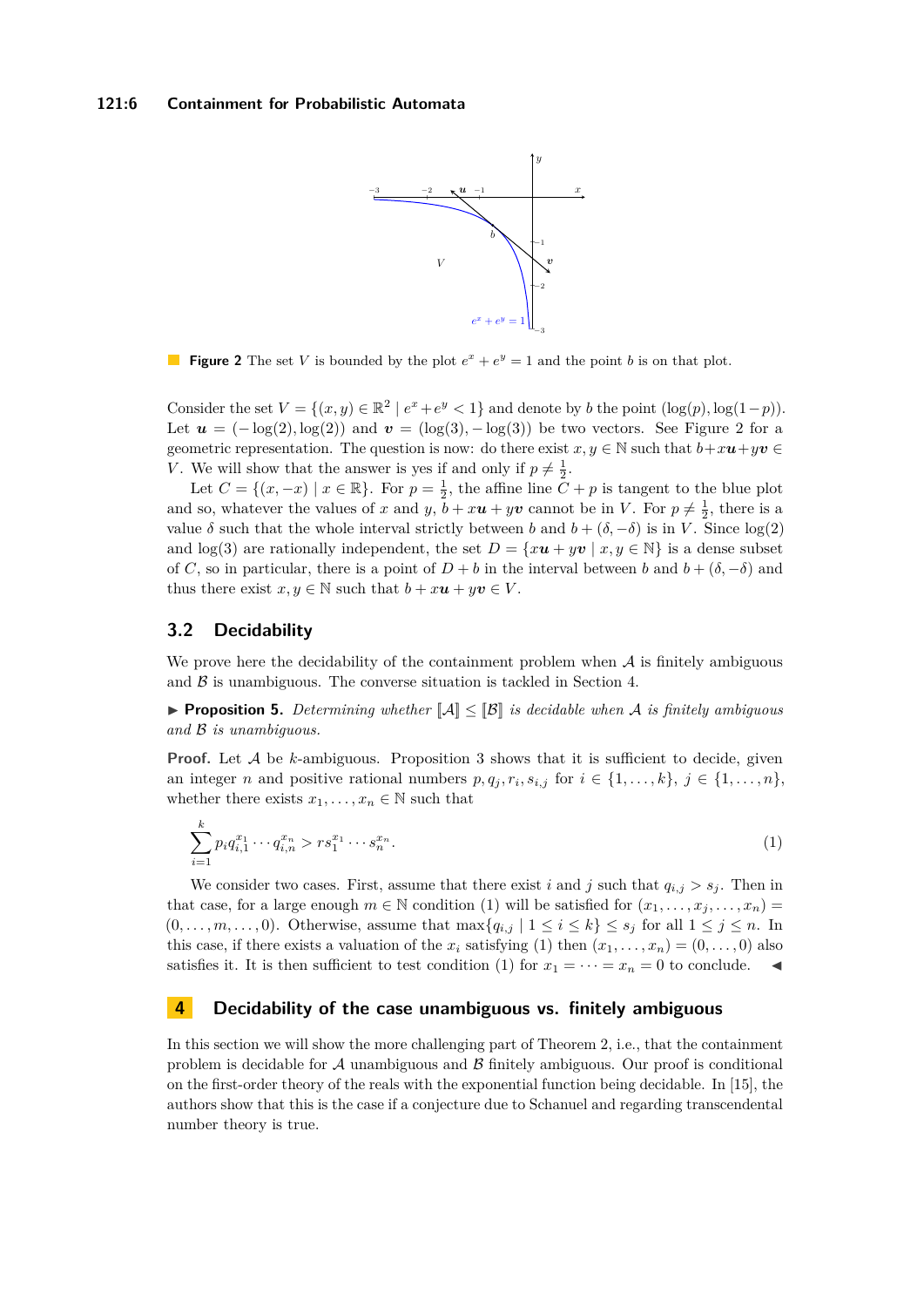<span id="page-6-0"></span>**Findmen 6.** Determining whether  $\mathbb{Z}[\mathcal{B}]$  is decidable when A is unambiguous and B *is finitely ambiguous, assuming Schanuel's conjecture is true.*

#### **4.1 Integer programming problem with exponentiation**

Given two positive integers *n* and  $\ell$ , we define  $\mathcal{F}_{n,\ell}$  to be the set of all the functions  $f : \mathbb{R}^n \to \mathbb{R}$ such that there exist  $r \in \mathbb{Q}_{>0}^{\ell}$  and  $s_1, \ldots, s_{\ell} \in \mathbb{Q}_{>0}^n$  such that  $f(x) = \sum_{i=1}^{\ell} r_i s_{i,1}^{x_1} \ldots s_{i,n}^{x_n}$ . Observe that this is just a lifting of the  $S(\cdot)$  function, defined in the previous section, to realvalued parameters. Consider the following integer programming problem with exponentiation.

#### $\blacktriangleright$  **Problem 7** (IP+EXP).

**Input:** Three positive integers *n*,  $\ell$  and *m*, a function  $f \in \mathcal{F}_{n,\ell}$ , a matrix  $M \in \mathbb{Z}^{m \times n}$ , and a *vector*  $\mathbf{c} \in \mathbb{Z}^m$ .

Question: Does there exist  $x \in \mathbb{Z}^n$  such that  $f(x) < 1$  and  $Mx < c$ ?

In the sequel, we will show that the above problem is decidable.

<span id="page-6-1"></span> $\triangleright$  **Theorem 8.** *The IP+EXP problem is decidable, assuming Schanuel's conjecture is true.* 

Theorem [6](#page-6-0) is a direct corollary of Theorem [8.](#page-6-1)

**Proof of Theorem [6.](#page-6-0)** Proposition [3](#page-4-1) shows that, in order to prove Theorem [6,](#page-6-0) it is sufficient to decide, given an integer *n* and positive rational numbers  $p, r_i, q_j, s_{i,j}$  for  $i \in \{1, \ldots, \ell\}$ ,  $j \in \{1, \ldots, n\}$ , whether there exist  $x_1, \ldots, x_n \in \mathbb{N}$  such that  $pq_1^{x_1} \cdots q_n^{x_n} > \sum_{i=1}^{\ell} r_i s_{i,1}^{x_1} \cdots s_{i,n}^{x_n}$ or equivalently, whether there exist  $x_1, \ldots, x_n \in \mathbb{N}$  such that:

<span id="page-6-2"></span>
$$
\sum_{i=1}^{\ell} r_i p^{-1} (s_{i,1} q_1^{-1})^{x_1} \cdots (s_{i,n} q_n^{-1})^{x_n} < 1. \tag{2}
$$

Define  $f: \mathbb{R}^n \to \mathbb{R}$  such that  $f(x) = \sum_{i=1}^{\ell} r_i p^{-1} (s_{i,1} q_1^{-1})^{x_1} \cdots (s_{i,n} q_n^{-1})^{x_n}$ . Then, inequality [\(2\)](#page-6-2) becomes  $f(x) < 1$ . We can now apply Theorem [8](#page-6-1) with *m* set to be *n*; *M*, to be  $-Id$ , where *Id* is the identity matrix; and *c* to be the null vector.

Since the IP+EXP problem is semi-decidable (indeed, we can enumerate the vectors  $\boldsymbol{x}$  in  $\mathbb{Z}^n$  to find one satisfying the conditions), it will suffice to give a semi-decision procedure to determine whether the inequalities  $f(x) < 1 \wedge Mx < c$  have no integer solution. We give now such a procedure.

#### **4.2 Semi-decision procedure for the complement of IP+EXP**

Consider as input for the IP+EXP problem three positive integers  $n, \ell, m$ , a function  $f \in \mathcal{F}_{n,\ell}$ , a matrix  $M \in \mathbb{Z}^{m \times n}$ , and a vector  $c \in \mathbb{Z}^m$ . Denote by *X* the set of *real* solutions of the problem, i.e., the set of vectors  $X = \{x \in \mathbb{R}^n \mid f(x) < 1 \land Mx < c\}$ .

#### **Proc** $(n, \ell, m, f, M, c)$ :

- **1.** Search for a non-zero vector  $d \in \mathbb{Z}^n$  and  $a, b \in \mathbb{Z}$  such that  $\{d^{\top}x \mid x \in X\} \subseteq [a, b]$ . Set  $i = a$ .
- **2.** If  $i > b$ , then stop and return YES. Otherwise, let  $Y_i$  be the set of vectors  $x \in \mathbb{Z}^n$ satisfying  $d_1x_1 + \cdots + d_nx_n = i$ . If  $Y_i$  is empty, then increment *i* and start again from step 2. Otherwise:

**a.** Compute  $N \in \mathbb{Z}^{n \times (n-1)}$  and  $h \in \mathbb{Z}^n$  such that  $Y_i = \{ Ny + h \mid y \in \mathbb{Z}^{n-1} \}.$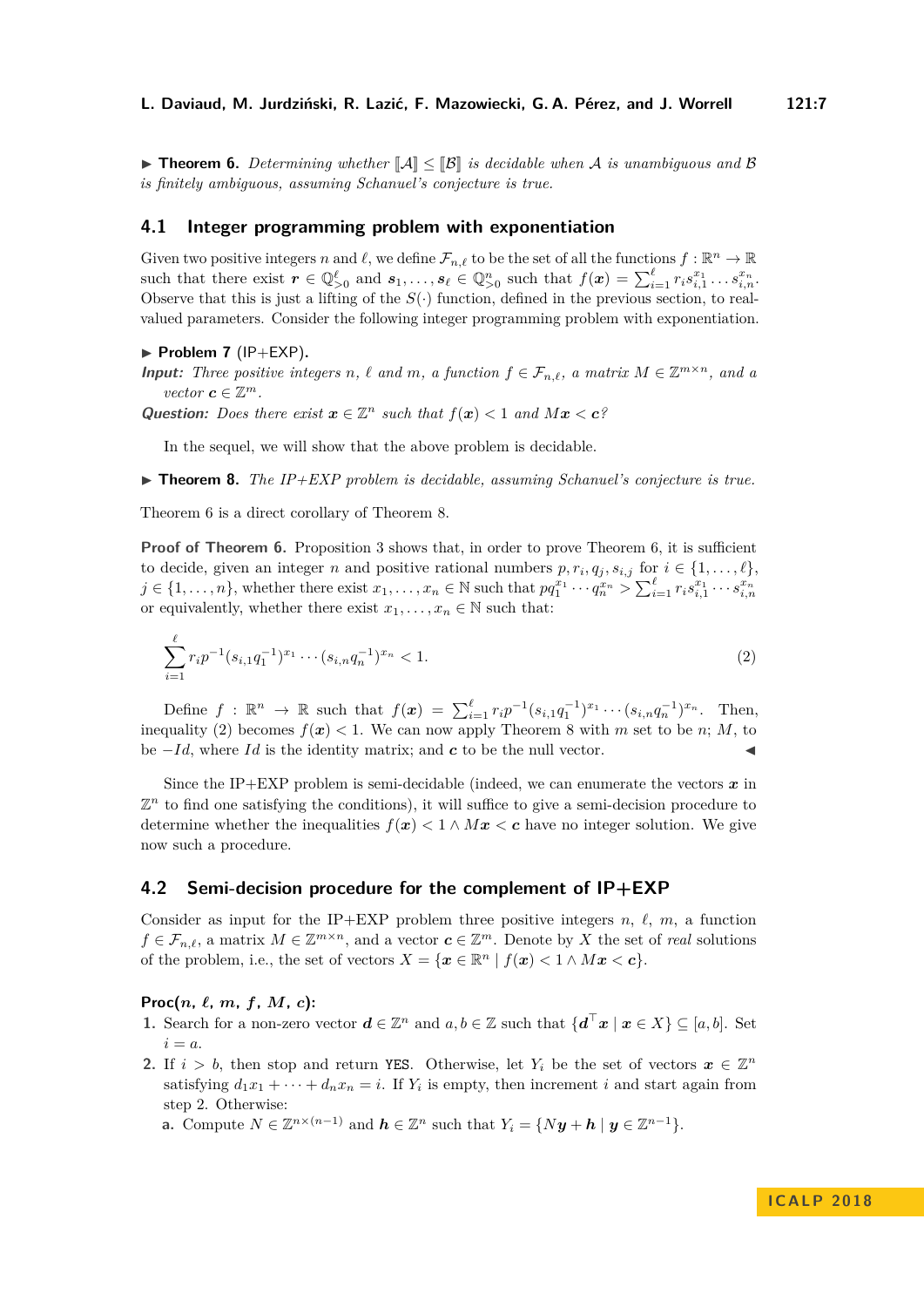#### **121:8 Containment for Probabilistic Automata**

- **b.** If  $n-1=0$  and  $f(h) < 1 \wedge Mh < c$  then return NO, otherwise increment *i* and start again from step 2.
- **c.** If  $n-1>0$  then recursively call  $\textbf{Proc}(n-1, \ell, m, f', M', c')$ , where  $f' \in \mathcal{F}_{n-1,\ell}$ is defined as  $f'(y) = f(Ny + h); M' \in \mathbb{Z}^{m \times (n-1)}$ , as  $M' = MN$ ; and  $c' \in \mathbb{Z}^m$ , as *c* − *Mh*. If the procedure stops and returns YES then increment *i* and start again from step 2. If the procedure stops and returns NO then return NO.

<span id="page-7-0"></span>I **Lemma 9.** *The above semi-decision procedure stops and outputs YES if and only if there is no integer valuation of*  $x$  *that satisfies the constraints, i.e.*  $X \cap \mathbb{Z}^n$  *is empty.* 

First, notice that the only step which might not terminate in a call to our procedure is step 1. Indeed, once *d*, *a*, and *b* are fixed, there are only finitely many integers  $i \in [a, b]$ that have to be considered in step 2. For each of them, one can compute in a standard way (see, e.g., [\[3\]](#page-12-9)) the set of integer solutions of the equation  $d_1x_1 + \cdots + d_nx_n = i$  and the corresponding *N* and *h* as in the procedure.

Moreover, for each integer vector  $d \in \mathbb{Z}^n$  and  $a, b \in \mathbb{Z}$ , the inclusion  $\{d^\top x \mid x \in X\} \subseteq [a, b]$ that needs to be checked in step 1 can be formulated as a decision problem in the first-order logic over the structure  $(\mathbb{R}, +, \times, \exp)$ . Since this structure has a decidable first-order theory subject to Schanuel's conjecture [\[15\]](#page-13-10), the inclusion can be decided for each fixed *d*, *a*, and *b*.

To prove Lemma [9](#page-7-0) we use the two following lemmata. The first one is the most technical contribution of the paper and is proved in Section [4.3.](#page-8-0) It ensures termination of step 1 in the procedure when there is no integer solution.

<span id="page-7-2"></span>I **Lemma 10.** *If the set X contains no integer point then there must exist a non-zero integer vector*  $\mathbf{d} \in \mathbb{Z}^n$  *and*  $a, b \in \mathbb{Z}$  *such that*  $\{\mathbf{d}^\top \mathbf{x} \mid \mathbf{x} \in X\} \subseteq [a, b].$ 

<span id="page-7-1"></span>▶ **Lemma 11.** *Given a non-zero vector*  $d \in \mathbb{Z}^n$  *and an integer i, there exists*  $x \in \mathbb{Z}^n$ *such that*  $f(x) < 1 \wedge Mx < c \wedge d^{\top}x = i$  *if and only if there exists*  $y \in \mathbb{Z}^{n-1}$  *such that*  $f'(\mathbf{y}) < 1 \wedge M' \mathbf{y} < \mathbf{c}'$  where  $f'$ ,  $M'$  and  $\mathbf{c}'$  are as defined in the procedure.

We can now prove Lemma [9.](#page-7-0)

First direction: when the procedure returns YES. Suppose first that the semi-decision procedure stops and outputs YES. Then there exist a non-zero vector  $\boldsymbol{d} \in \mathbb{Z}^n$  and  $a, b \in \mathbb{Z}$ such that  $\{d^{\top}x \mid x \in X\} \subseteq [a, b]$  as in step 1, and for all integers  $i \in [a, b]$ , one of the following situations occurs:

1.  $Y_i$  is empty,

**2.**  $n-1=0$ ,  $Y_i = \{h\}$  as defined in step 2*.a* but *h* is not an integer solution of the problem, **3.**  $n - 1 > 0$  and the recursive call stops and outputs YES.

By definition of *d*, in order to prove that there is no integer solution of the problem, we need to show that in all those cases, and for all  $i \in [a, b]$ ,  $Y_i \cap X = \emptyset$ . It is clear for items 1 and 2 and we use Lemma [11](#page-7-1) and an induction for item 3.

**Second direction: when**  $X \cap \mathbb{Z}^n = \emptyset$ . If there is no integer solution then by Lemma [10,](#page-7-2) there must exist a non-zero vector  $d \in \mathbb{Z}^n$  and  $a, b \in \mathbb{Z}$  such that  $\{d^\top x \mid x \in X\} \subseteq [a, b]$  as in step 1. Moreover, for any of those choices, if for an integer  $i \in [a, b]$ , the set  $Y_i$  of vectors  $x \in \mathbb{Z}^n$  satisfying  $d_1x_1 + \cdots + d_nx_n = i$  is non-empty, then,

- **1.** if  $n = 1$ , then **h** as defined in step 2.a, is not a solution of the problem (by hypothesis) and thus the procedure stops and returns YES,
- **2.** if *n >* 1, we use Lemma [11](#page-7-1) and, by induction, the recursive call must return YES.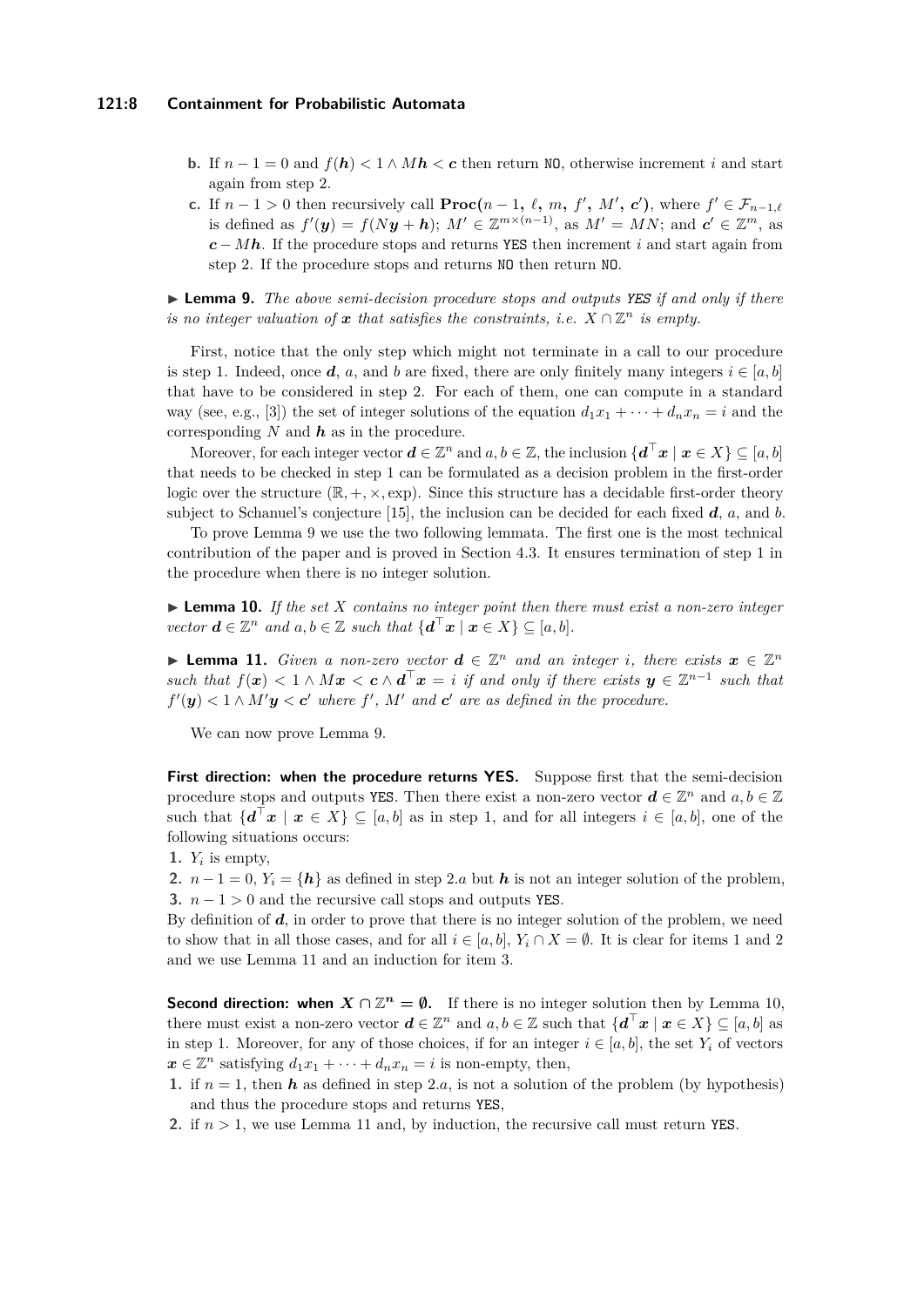## <span id="page-8-0"></span>**4.3 Proof of Lemma [10](#page-7-2)**

Fix three positive integers *n*,  $\ell$ , *m*, a function  $f \in \mathcal{F}_{n,\ell}$ , a matrix  $M \in \mathbb{Z}^{m \times n}$ , and a vector  $c \in \mathbb{Z}^m$ . Recall that we denote by *X* the set of vectors

$$
X = \{ \boldsymbol{x} \in \mathbb{R}^n \mid f(\boldsymbol{x}) < 1 \land M\boldsymbol{x} < \boldsymbol{c} \}.
$$

We want to prove that if the set *X* contains no integer point then there must exist a non-zero integer vector  $\mathbf{d} \in \mathbb{Z}^n$  and  $a, b \in \mathbb{Z}$  such that  $\{\mathbf{d}^\top \mathbf{x} \mid \mathbf{x} \in X\} \subseteq [a, b].$ 

We will use the following corollary of Kronecker's theorem on simultaneous Diophantine approximation. It generalises the fact that any line in the plane with irrational slope passes arbitrarily close to integer points in the plane.

<span id="page-8-1"></span>**Proposition 12.** [\[12,](#page-12-10) Corollary 2.8]. Let  $u, u_1, \ldots, u_s$  be vectors in  $\mathbb{R}^n$ . Suppose that for  $all \ d \in \mathbb{Z}^n$  *we have*  $d^{\top}u = 0$  *whenever*  $d^{\top}u_1 = \cdots = d^{\top}u_s = 0$ *. Then for all*  $\varepsilon > 0$  *there exist real numbers*  $\lambda_1, \ldots, \lambda_s \geq 0$  *and a vector*  $\mathbf{v} \in \mathbb{Z}^n$  *such that*  $\|\mathbf{u} + \sum_{i=1}^s \lambda_i \mathbf{u}_i - \mathbf{v}\|_{\infty} \leq \varepsilon$ .

By definition, there exist vectors  $r \in \mathbb{Q}_{>0}^{\ell}$  and  $s_1, \ldots, s_{\ell} \in \mathbb{Q}_{>0}^n$  such that  $f(x) =$  $\sum_{i=1}^{\ell} r_i s_{i,1}^{x_1} \dots s_{i,n}^{x_n}$ . Let  $\boldsymbol{a} \in \mathbb{R}^{\ell}$  and  $\boldsymbol{b}_i \in \mathbb{R}^n$  be defined by  $a_i = \log(r_i)$  and  $\boldsymbol{b}_i =$  $(\log(s_{i,1}), \ldots, \log(s_{i,n}))$ . We can then rewrite  $f(\boldsymbol{x})$  as follows

<span id="page-8-2"></span> $f(\boldsymbol{x}) = \exp(\boldsymbol{b}_1^\top \boldsymbol{x} + a_1) + \cdots + \exp(\boldsymbol{b}_\ell^\top \boldsymbol{x} + a_\ell).$ 

Let us now consider the cone

$$
C = \left\{ \boldsymbol{x} \in \mathbb{R}^n \middle| \boldsymbol{b}_1^\top \boldsymbol{x} \leq 0 \wedge \dots \wedge \boldsymbol{b}_\ell^\top \boldsymbol{x} \leq 0 \wedge M \boldsymbol{x} \leq 0 \right\}.
$$
 (3)

It is easy to see that  $X + C \subseteq X$ .

<span id="page-8-3"></span>**Example 13.** Suppose that X is non-empty and that no non-zero integer vector in  $\mathbb{Z}^n$  is *orthogonal to*  $C$ *. Then*  $X \cap \mathbb{Z}^n$  *is non-empty.* 

**Proof.** Let  $u \in X$ . Since X is open, there exists  $\varepsilon > 0$  such that the open ball  $B_{\varepsilon}(u)$  is contained in *X*. We therefore have that  $B_{\varepsilon}(\mathbf{u}) + C \subseteq X$ .

We will apply Proposition [12](#page-8-1) to show that  $B_{\varepsilon}(\mathbf{u}) + C$  contains an integer point and hence that *X* contains an integer point. To this end, let vectors  $u_1, \ldots, u_s \in C$  be such that  $\text{span}\{\boldsymbol{u}_1,\ldots,\boldsymbol{u}_s\} = \text{span}(C)$ . Then no non-zero vector in  $\mathbb{Z}^n$  is orthogonal to  $\boldsymbol{u}_1,\ldots,\boldsymbol{u}_s$ . By Proposition [12,](#page-8-1) there exist real numbers  $\lambda_1, \ldots, \lambda_s \geq 0$  and an integer vector  $v \in \mathbb{Z}^n$  such that  $\|\boldsymbol{u} + \sum_{i=1}^s \lambda_i \boldsymbol{u}_i - \boldsymbol{v}\|_{\infty} \leq \varepsilon$ . Thus,  $\boldsymbol{v} \in B_{\varepsilon}(\boldsymbol{u}) + C \subseteq X$ .

The contrapositive of the above result states that if *X* contains no integer point, then there must exist an integer vector that is orthogonal to *C*. For the desired result, it remains for us to prove the boundedness claim.

<span id="page-8-4"></span>▶ **Lemma 14.** *Suppose that*  $d \in \mathbb{Z}^n$  *is orthogonal to the cone*  $C$ *. Then*  $\{d^{\top}u \mid u \in X\}$  *is bounded.*

**Proof.** Define the "enveloping polygon" of *X* to be

$$
\widehat{X} = \left\{ \boldsymbol{x} \in \mathbb{R}^n \,\middle|\, \boldsymbol{b}_1^\top \boldsymbol{x} + \boldsymbol{a}_1 \leq 0 \wedge \cdots \wedge \boldsymbol{b}_\ell^\top \boldsymbol{x} + \boldsymbol{a}_\ell \leq 0 \wedge M \boldsymbol{x} \leq \boldsymbol{c} \right\}.
$$

Clearly it holds that  $X \subseteq \hat{X}$ . Moreover, by the Minkowski-Weyl decomposition theorem we can write  $\hat{X}$  as a sum  $\hat{X} = B + C$  for *B* a bounded polygon and *C* the cone defined in [\(3\)](#page-8-2). Since *d* is orthogonal to *C* by assumption, it follows that  $\{d^{\top}u \mid u \in \hat{X}\} = \{d^{\top}u \mid u \in B\}$ is bounded and hence  $\{d^{\top}u \mid u \in X\}$  is bounded. The result immediately follows.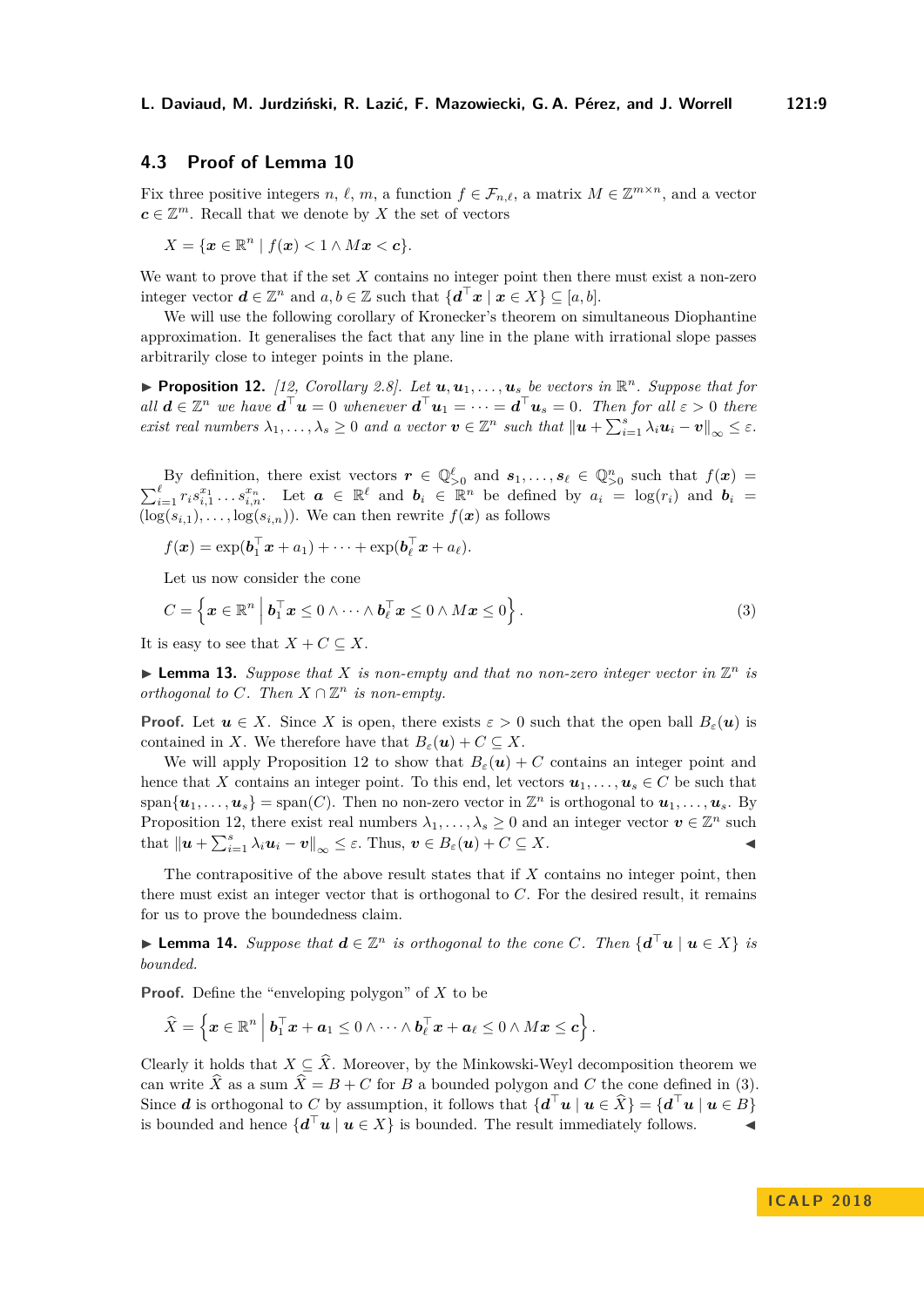#### **121:10 Containment for Probabilistic Automata**

We can now complete the proof of Lemma [10.](#page-7-2)

**Proof of Lemma [10.](#page-7-2)** By Lemma [13](#page-8-3) there exists a non-zero integer vector  $d \in \mathbb{Z}^n$  such that  $d$  is orthogonal to the cone  $C$  defined in  $(3)$ . Then by Lemma [14](#page-8-4) we obtain that  ${d^{\top}}u \mid u \in X$  is contained in a bounded interval.

## <span id="page-9-0"></span>**5 Undecidability for linearly ambiguous automata**

In this section we prove Theorem [1.](#page-1-0) That is, we argue that the containment problem is undecidable for the class of linearly ambiguous PA. For most of this section we deal with the following variant of the problem: does there exist a word *w* such that  $\llbracket \mathcal{A} \rrbracket(w) \leq \llbracket \mathcal{B} \rrbracket(w)$ . Towards the end, we shortly explain how our reduction proves undecidability for any variant of this problem (that is, with inequality *<*). Moreover, we derive from the proof that all variants of the emptiness problem are undecidable for a given linearly ambiguous automaton A, i.e. whether there exists *w* such that  $[\![A]\!](w) \geq \frac{1}{2}$  (or resp. >,  $\leq$ , <).

The proof is done by a reduction from the halting problem for two-counter machines. The reduction resembles the one used to prove undecidability of the comparison problem for another quantitative extension of Boolean automata: max-plus automata [\[4,](#page-12-11) [1\]](#page-11-0). We give here an outline of the proof and the main ideas used in the reduction.

**Two-counter machines.** A *two-counter machine* (or a *Minsky machine*) is a deterministic finite-state machine, with an initial state, a final state, and two counters, each of which can be incremented or decremented (if its value is not 0). For each counter  $i \in \{1,2\}$ , there are two types of transitions:  $T_i^+ \subseteq Q^2$  such that a transition  $(p, q) \in T_i^+$  moves from state *p* to state *q* and increments the *i*-th counter; and  $T_i^{\text{-}} \subseteq Q^3$  such that a transition  $(p, q, r)$  ∈  $T_i$ <sup>−</sup> moves from state *p* to state *q* if the *i*-th counter has value 0, and moves from state *p* to state *r* decrementing the *i*-th counter otherwise. The set of all transitions is denoted  $T = T_1^+ \cup T_2^+ \cup T_1^- \cup T_2^-$ .

The machine *halts* if there is a (unique) computation from the initial state to the final state. It is well-known that deciding whether a given machine halts is undecidable [\[16\]](#page-13-11). We use this fact to prove undecidability of the containment problem.

<span id="page-9-1"></span>I **Proposition 15.** *Given a two-counter machine, one can construct two linearly ambiguous probabilistic automata* A *and* B*, such that the machine halts if and only if there exists a word w such that*  $\llbracket \mathcal{A} \rrbracket(w) \leq \llbracket \mathcal{B} \rrbracket(w)$ *.* 

**Outline of the reduction.** The general idea is to encode executions of the two-counter machine into words over the alphabet  $\Sigma = \{a, b\} \cup T$ . A block  $a^m$  (resp.  $b^m$ ) encodes the fact that the value of the first (resp. second) counter is *m*. For example, given  $t \in T_1^+$ and  $t' \in T_2^-$ , a word  $a^n b^m t a^{n+1} b^m t' a^{n+1} b^m'$ , encodes an execution starting with value *n* in the first counter and *m* in the second counter. Transition *t* then increases the value of the first counter to  $n+1$  without changing the value of the second one. The configuration is thus encoded by the infix  $a^{n+1}b^m$ . Next, transition *t'* is taken, and either  $m' = m = 0$  or  $m' = m - 1$ . Moreover, if  $t = (p, q)$  and  $t' = (r, s, u)$  then  $q = r$  (i.e., the states between transitions have to match).

**Simulating executions faithfully.** Our reduction has the following property:  $\mathbb{A}(\mathbb{I}(w))$  $\mathbb{E}[\mathcal{B}](w)$  for the unique word *w* encoding the halting execution (if it exists), and  $\mathbb{E}[\mathcal{A}](w)$  $\mathbb{B}(\lbrack w\rbrack)$  for all other words. This suffices to prove Proposition [15.](#page-9-1)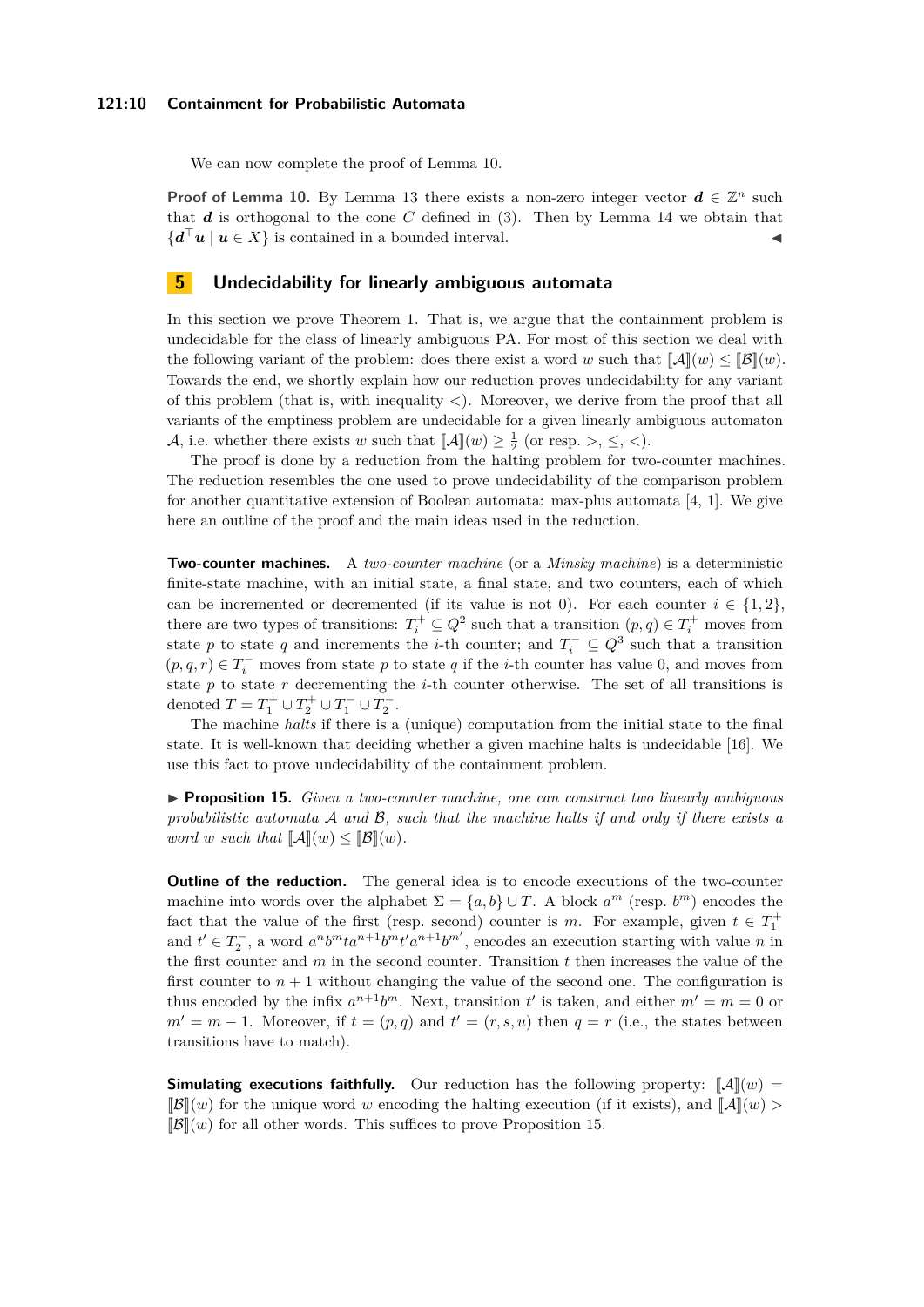<span id="page-10-1"></span><span id="page-10-0"></span>

**Figure 3** Gadget automaton  $\mathcal{C}(x, y, z)$  used to check if the first counter is incremented properly.

There are several conditions that the constructed automata  $A$  and  $B$  need to check to ensure the correctness of the encoding: whether the states match; whether the counter values encoded by blocks of *a* and *b* are increased and decreased properly, etc. It is easy to define an automaton  $A_0$  that will allow us to focus only on *proper words* of the form

$$
w = a^{n_1}b^{m_1}t_1a^{n_2}b^{m_2}t_2a^{n_3}b^{m_3}t_3\cdots a^{n_k}b^{m_k}t_k.
$$
\n<sup>(4)</sup>

That is,  $\mathcal{A}_0$  is such that  $[\![\mathcal{A}_0]\!](w) = 0$  if the word *w* correctly alternates between blocks of *a*, *b*, and letters from *T*; it correctly implements the zero tests within decrement transitions; it observes the initial and final states and checks that the states of adjacent transitions match. Observe that the latter are all regular conditions. If *w* does not satisfy all these constraints, then  $\llbracket \mathcal{A}_0 \rrbracket(w) = 1$ .

For other (non-regular) conditions we construct pairs of automata  $A_i$  and  $B_i$ , such that  $[\![\mathcal{A}_i](w) = [\![\mathcal{B}_i](w) \!]$  if a proper word *w* does not violate the condition and  $[\![\mathcal{A}_i](w) > [\![\mathcal{B}_i](w)$ for all other proper words. In the end, the automata  $A$  and  $B$  are obtained as weighted sums of the automata  $A_i$  and  $B_i$ .

**Simulating increments.** We present the construction for one of the components of A and B. The remaining ones are obtained using similar gadgets. The automata  $A_1$  and  $B_1$  check that a proper word encodes an execution where the first counter is always correctly incremented after reading transitions from  $T_1^+$ . Consider the automaton  $\mathcal{C}(x, y, z)$  in Figure [3.](#page-10-0) It is parameterised by three probability variables  $x, y, z > 0$ . The parameter x is the probability used by the initial distribution, and parameters *y* and *z* are used by some transitions.

Consider a word *w* as in [\(4\)](#page-10-1). Notice that the only non-deterministic transitions in  $\mathcal{C}(x, y, z)$ are the ones going out from the the leftmost state upon reading letters from *T*. It follows that  $\mathcal{C}(x, y, z)$  is linearly ambiguous. In fact, for every position in *w* labelled by an element *t* from  $T_1^+$  there is a unique accepting run that first reaches a final state upon reading *t*. By construction, we have

<span id="page-10-2"></span>
$$
\[\mathcal{C}(x,y,z)\](w) = \sum_{t_i \in T_1^+} x \left(\frac{1}{2}\right)^{i-1} y^{n_i+1} z^{n_{i+1}}.\tag{5}
$$

Let  $x = \frac{1}{2}$ ,  $y = 1$  and  $z = \frac{1}{4}$ . We define  $\mathcal{B}_1$  as  $\mathcal{C}(x, x, x)$  and  $\mathcal{A}_1$  as a weighted sum of  $\mathcal{C}(x, y, z)$  and  $\mathcal{C}(x, z, y)$  with weights  $(\frac{1}{2}, \frac{1}{2})$ . Since  $\mathcal{C}(\cdot, \cdot, \cdot)$  is linearly ambiguous the obtained automata are also linearly ambiguous. We prove that  $[\mathcal{A}_1](w) = [\mathcal{B}_1](w)$  only if  $n_i + 1 = n_{i+1}$ for all *i* such that  $t_i \in T_1^+$  and  $[\![\mathcal{A}_1]\!](w) > [\![\mathcal{B}_1]\!](w)$  otherwise.

By [\(5\)](#page-10-2) it suffices to show that for every *i* it holds that

$$
\left(\frac{1}{2}\right)^{n_i+1+n_{i+1}} \le \frac{1}{2} \left( \left(\frac{1}{4}\right)^{n_{i+1}} + \left(\frac{1}{4}\right)^{n_{i+1}} \right)
$$

and that the equality holds only if  $n_i + 1 = n_{i+1}$ , which is the case.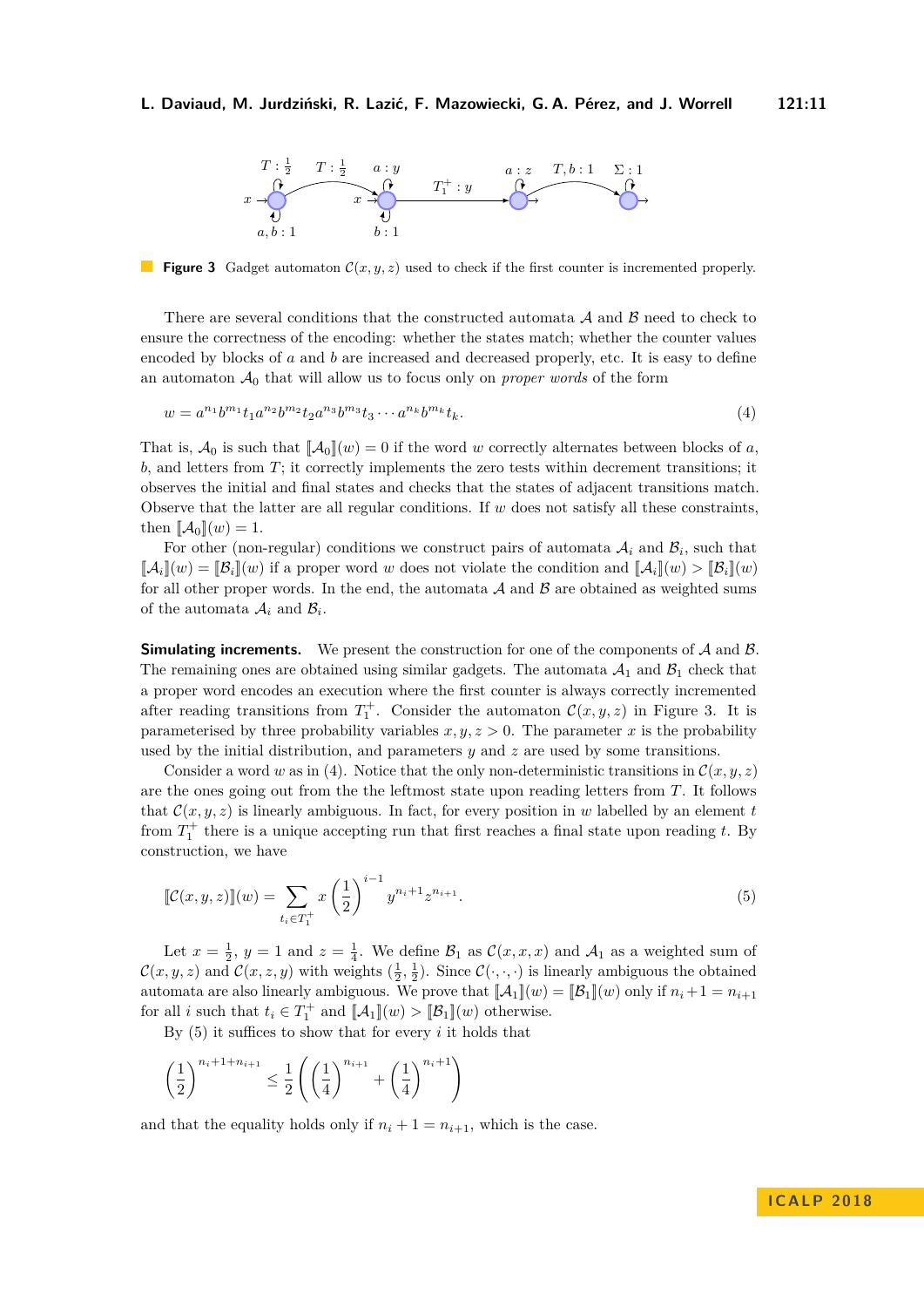#### <span id="page-11-1"></span>**121:12 Containment for Probabilistic Automata**



**Figure 4** Complement automaton of  $\mathcal{C}(x, y, z)$  after trimming.

**Changes for version with strict inequalities.** Observe that if PA  $A$  and  $B$  output different probabilities on a word *w* then the probabilities must differ by at least  $x^{|w|+1}$  for some value x depending on the probabilities used in  $A$  and  $B$  (see, e.g., [\[10\]](#page-12-12)). By a weighted sum construction, we can define a PA  $\mathcal{B}'$  associating a word *w* to the value  $[\mathcal{B}](w) + x^{|w|+1}$ . Then there is a word *w* such that  $\llbracket A \rrbracket(w) \leq \llbracket B \rrbracket(w)$  if and only if there is a word *w* such that  $\llbracket \mathcal{A} \rrbracket(w) < \llbracket \mathcal{B}' \rrbracket(w).$ 

**Changes for the emptiness problem.** Let us consider the containment problem  $\|\mathcal{A}\| \leq \|\mathcal{B}\|$ . For all words *w*, we have that  $\llbracket \mathcal{A} \rrbracket(w) \leq \llbracket \mathcal{B} \rrbracket(w)$  holds if and only if  $\frac{1}{2} \llbracket \mathcal{A} \rrbracket(w) + \frac{1}{2} (1 - \llbracket \mathcal{B} \rrbracket(w)) \leq$  $\frac{1}{2}$ . Thus, using the weighted sum and complement operations we can get a single probabilistic automaton that outputs  $\frac{1}{2}[\![\mathcal{A}]\!](w) + \frac{1}{2}(1 - [\![\mathcal{B}]\!](w))$ . Complementing an automaton may, in general, increase the ambiguity (see Figure [1\)](#page-3-0). However, for the automata we have constructed, this is not the case. For example, it is easy to check that the complement automaton  $\mathcal{C}(x, y, z)$  depicted in Figure [4](#page-11-1) is—just like  $\mathcal{C}(x, y, z)$ —also linearly ambiguous.

### **6 Conclusion**

In this work we have shown that the containment problem for probabilistic automata is decidable if one of the automata is finitely ambiguous and the other one is unambiguous. Interestingly, for one of the two cases, our proposed algorithm uses a satisfiability oracle for a theory whose decidability is equivalent to a weak form of Schanuel's conjecture. We have complemented our decidability results with a proof of undecidability for the case when the given automata are linearly ambiguous.

Decidability of the containment problem when both automata are allowed to be finitely ambiguous remains open. One way to tackle it is to study generalizations of the  $IP+EXP$ problem introduced in Section [4.](#page-5-0) This problem asks whether there exists  $x \in \mathbb{N}^n$  such that  $f(x) < 1$  and  $Mx < c$  for a given function f defined using exponentiations, a given matrix *M*, and vector *c*. A natural way to extend the latter would be to ask that  $f(x) < g(x)$ , where  $q$  is obtained in a similar way as  $f$ . The main obstacle, when trying to generalize our decidability proof for that problem, is that we lack a replacement for the cone *C* needed in order to obtain a result similar to Lemma [14](#page-8-4) using the Minkowski-Weyl decomposition.

#### **References**

<span id="page-11-0"></span>**1** Shaull Almagor, Udi Boker, and Orna Kupferman. What's decidable about weighted automata? In Tevfik Bultan and Pao-Ann Hsiung, editors, *Automated Technology for Verification and Analysis, 9th International Symposium, ATVA 2011, Taipei, Taiwan, October 11-14, 2011. Proceedings*, volume 6996 of *Lecture Notes in Computer Science*, pages 482– 491. Springer, 2011. [doi:10.1007/978-3-642-24372-1\\_37](http://dx.doi.org/10.1007/978-3-642-24372-1_37).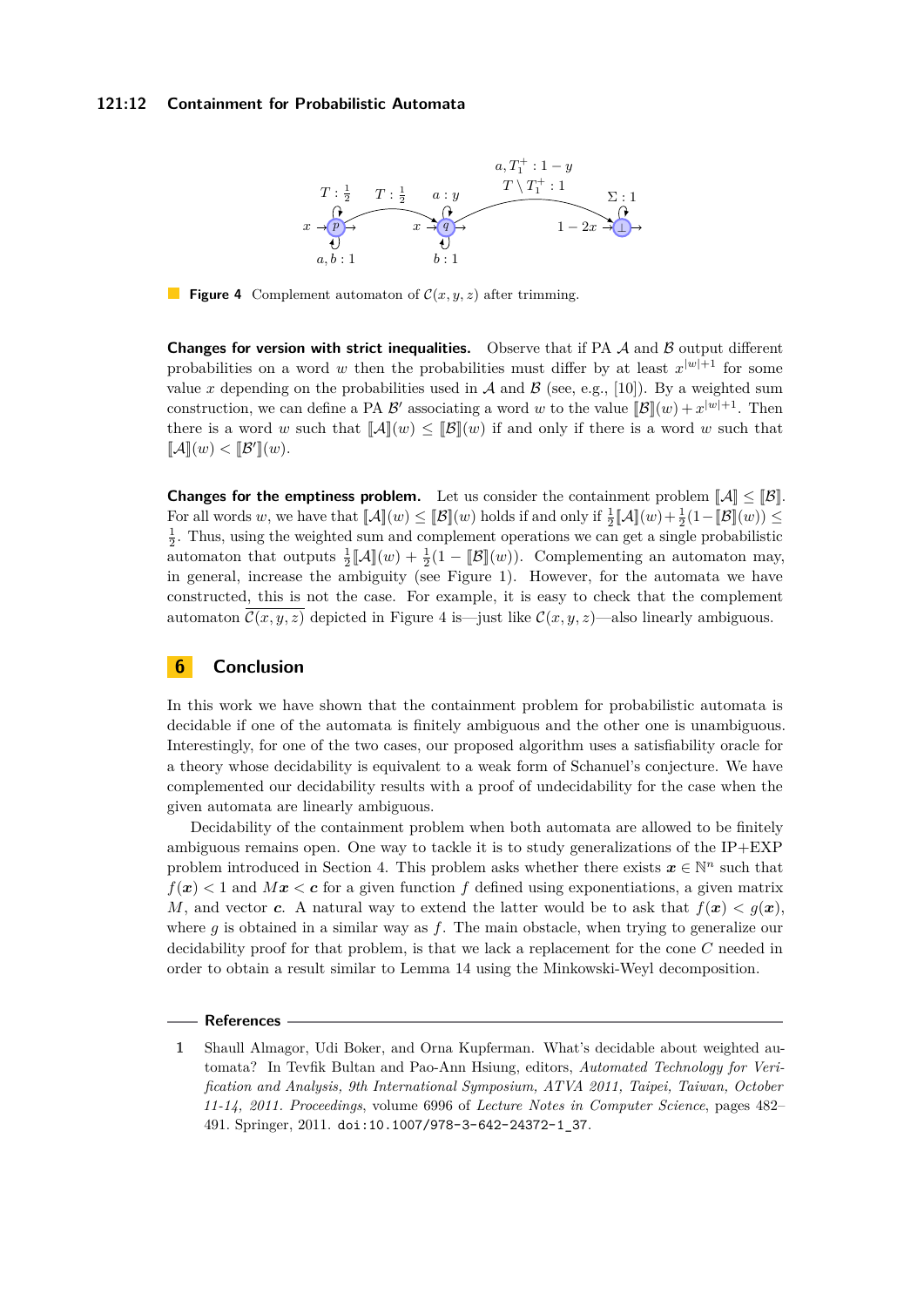- <span id="page-12-6"></span>**2** Rohit Chadha, A. Prasad Sistla, Mahesh Viswanathan, and Yue Ben. Decidable and expressive classes of probabilistic automata. In Andrew M. Pitts, editor, *Foundations of Software Science and Computation Structures - 18th International Conference, FoSSaCS 2015, Held as Part of the European Joint Conferences on Theory and Practice of Software, ETAPS 2015, London, UK, April 11-18, 2015. Proceedings*, volume 9034 of *Lecture Notes in Computer Science*, pages 200–214. Springer, 2015. [doi:10.1007/978-3-662-46678-0\\_13](http://dx.doi.org/10.1007/978-3-662-46678-0_13).
- <span id="page-12-9"></span>**3** Henri Cohen. *A course in computational algebraic number theory*, volume 138 of *Graduate texts in mathematics*. Springer, 1993. URL: <http://www.worldcat.org/oclc/27810276>.
- <span id="page-12-11"></span>**4** Thomas Colcombet. On distance automata and regular cost function. Presented at the Dagstuhl seminar "Advances and Applications of Automata on Words and Trees", 2010.
- <span id="page-12-2"></span>**5** Lu Feng, Tingting Han, Marta Z. Kwiatkowska, and David Parker. Learning-based compositional verification for synchronous probabilistic systems. In Tevfik Bultan and Pao-Ann Hsiung, editors, *Automated Technology for Verification and Analysis, 9th International Symposium, ATVA 2011, Taipei, Taiwan, October 11-14, 2011*, volume 6996 of *Lecture Notes in Computer Science*, pages 511–521. Springer, 2011. [doi:10.1007/978-3-642-24372-1\\_40](http://dx.doi.org/10.1007/978-3-642-24372-1_40).
- <span id="page-12-8"></span>**6** Nathanaël Fijalkow. Undecidability results for probabilistic automata. *SIGLOG News*, 4(4):10–17, 2017. [doi:10.1145/3157831.3157833](http://dx.doi.org/10.1145/3157831.3157833).
- <span id="page-12-5"></span>**7** Nathanaël Fijalkow, Hugo Gimbert, Edon Kelmendi, and Youssouf Oualhadj. Deciding the value 1 problem for probabilistic leaktight automata. *Logical Methods in Computer Science*, 11(2), 2015. [doi:10.2168/LMCS-11\(2:12\)2015](http://dx.doi.org/10.2168/LMCS-11(2:12)2015).
- <span id="page-12-7"></span>**8** Nathanaël Fijalkow, Cristian Riveros, and James Worrell. Probabilistic automata of bounded ambiguity. In Roland Meyer and Uwe Nestmann, editors, *28th International Conference on Concurrency Theory, CONCUR 2017, September 5-8, 2017, Berlin, Germany*, volume 85 of *LIPIcs*, pages 19:1–19:14. Schloss Dagstuhl - Leibniz-Zentrum fuer Informatik, 2017. [doi:10.4230/LIPIcs.CONCUR.2017.19](http://dx.doi.org/10.4230/LIPIcs.CONCUR.2017.19).
- <span id="page-12-3"></span>**9** Holger Giese, Nelly Bencomo, Liliana Pasquale, Andres J. Ramirez, Paola Inverardi, Sebastian Wätzoldt, and Siobhán Clarke. Living with uncertainty in the age of runtime models. In Nelly Bencomo, Robert B. France, Betty H. C. Cheng, and Uwe Assmann, editors, *Models@run.time - Foundations, Applications, and Roadmaps [Dagstuhl Seminar 11481, November 27 - December 2, 2011]*, volume 8378 of *Lecture Notes in Computer Science*, pages 47–100. Springer, 2014. [doi:10.1007/978-3-319-08915-7\\_3](http://dx.doi.org/10.1007/978-3-319-08915-7_3).
- <span id="page-12-12"></span>**10** Hugo Gimbert and Youssouf Oualhadj. Probabilistic automata on finite words: Decidable and undecidable problems. In Samson Abramsky, Cyril Gavoille, Claude Kirchner, Friedhelm Meyer auf der Heide, and Paul G. Spirakis, editors, *Automata, Languages and Programming, 37th International Colloquium, ICALP 2010, Bordeaux, France, July 6-10, 2010, Proceedings, Part II*, volume 6199 of *Lecture Notes in Computer Science*, pages 527– 538. Springer, 2010. [doi:10.1007/978-3-642-14162-1\\_44](http://dx.doi.org/10.1007/978-3-642-14162-1_44).
- <span id="page-12-0"></span>**11** Leslie Pack Kaelbling, Michael L. Littman, and Andrew W. Moore. Reinforcement learning: A survey. *Journal of Artificial Intelligence Research*, 4:237–285, 1996. [doi:10.1613/jair.](http://dx.doi.org/10.1613/jair.301) [301](http://dx.doi.org/10.1613/jair.301).
- <span id="page-12-10"></span>**12** Leonid Khachiyan and Lorant Porkolab. Computing integral points in convex semi-algebraic sets. In *38th Annual Symposium on Foundations of Computer Science, FOCS '97, Miami Beach, Florida, USA, October 19-22, 1997*, pages 162–171. IEEE Computer Society, 1997. [doi:10.1109/SFCS.1997.646105](http://dx.doi.org/10.1109/SFCS.1997.646105).
- <span id="page-12-4"></span>**13** Stefan Kiefer, Andrzej S. Murawski, Joël Ouaknine, Björn Wachter, and James Worrell. On the complexity of equivalence and minimisation for q-weighted automata. *Logical Methods in Computer Science*, 9(1), 2013. [doi:10.2168/LMCS-9\(1:8\)2013](http://dx.doi.org/10.2168/LMCS-9(1:8)2013).
- <span id="page-12-1"></span>**14** Marta Z. Kwiatkowska, Gethin Norman, David Parker, and Hongyang Qu. Assumeguarantee verification for probabilistic systems. In Javier Esparza and Rupak Majumdar,